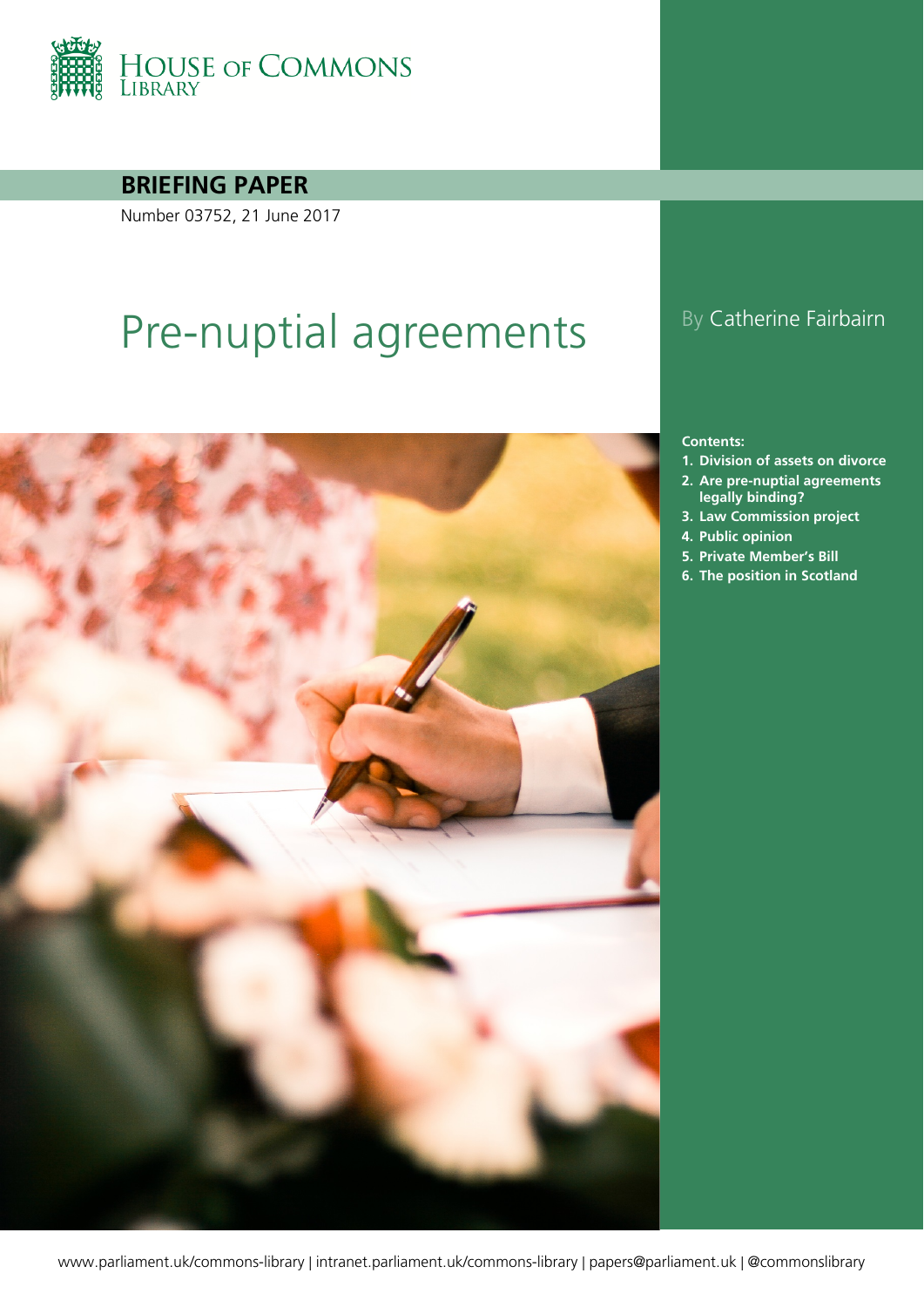# **Contents**

|                         | <b>Summary</b>                                                                                                                                                                                                                 |                                                    |
|-------------------------|--------------------------------------------------------------------------------------------------------------------------------------------------------------------------------------------------------------------------------|----------------------------------------------------|
| 1.<br>1.1<br>1.2        | Division of assets on divorce<br>How assets are usually divided on divorce<br>What is a pre-nuptial agreement?                                                                                                                 | 4<br>4<br>$\overline{4}$                           |
| 2.<br>2.1<br>2.2<br>2.3 | Are pre-nuptial agreements legally binding?<br>The development of case law pre-2010<br>Radmacher y Granatino<br>The facts<br>Court of Appeal decision<br>Supreme Court decision<br>Dissenting judgment<br>The current position | 5<br>5<br>6<br>6<br>$\overline{7}$<br>7<br>9<br>10 |
| 3.<br>3.1<br>3.2<br>3.3 | <b>Law Commission project</b><br>Law Commission consultation<br>Law Commission report<br>Government response                                                                                                                   | $12 \,$<br>12<br>12<br>13                          |
| 4.                      | <b>Public opinion</b>                                                                                                                                                                                                          | 14                                                 |
| 5.                      | <b>Private Member's Bill</b>                                                                                                                                                                                                   | 15                                                 |
| 6.                      | The position in Scotland                                                                                                                                                                                                       | 17                                                 |

Cover page image copyright Attribution: Wedding [contract](https://www.pexels.com/photo/person-drawing-on-white-paper-210642/)[https://pixabay.com/en/couple-bride-love-wedding-bench-260899/.](https://pixabay.com/en/couple-bride-love-wedding-bench-260899/) Licensed under [CC0 Public domain.](https://www.pexels.com/photo-license/) No copyright required / image cropped.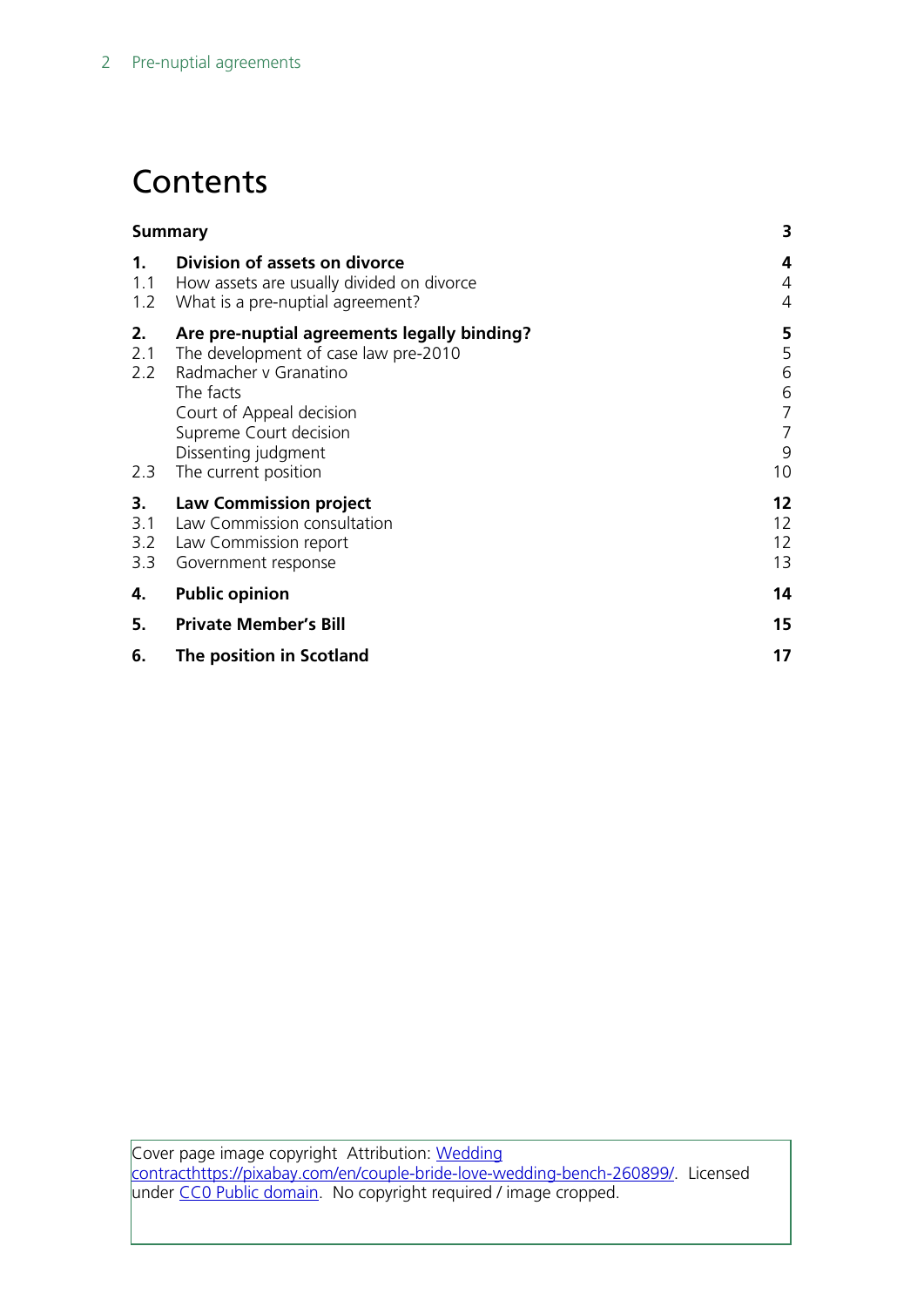# <span id="page-2-0"></span>Summary

This briefing paper deals with the law in England and Wales except where specifically stated.

#### What is a pre-nuptial agreement?

A pre-nuptial (or pre-marital) agreement is an agreement made by a couple before they marry or enter into a civil partnership, which sets out how they wish their assets to be divided if they should divorce or have their civil partnership dissolved.

### What is the legal status of pre-nuptial agreements?

Pre-nuptial agreements are not automatically enforceable in courts in England and Wales.

Traditionally, pre-nuptial agreements were unenforceable as being against public policy. However, courts then became willing to attach weight to some pre-nuptial agreements, as one of the relevant circumstances to be taken into account when deciding the division of assets on divorce or dissolution.

In a landmark ruling in 2010, the Supreme Court held that courts should give effect to a pre-nuptial agreement that is freely entered into by each party, with a full appreciation of its implications, unless, in the circumstances prevailing, it would not be fair to hold the parties to their agreement. The ruling does not make pre-nuptial agreements binding in all cases; the fairness of upholding any particular agreement will be considered by the court on a case by case basis. However, some pre-nuptial agreements will now have effect in the absence of circumstances which would make this unfair.

#### Law Commission recommendation for enforceable agreements

In February 2014, following consultation, the Law Commission published its final report, Matrimonial Property, Needs and Agreements. Among other things, it recommended the introduction of "qualifying nuptial agreements" as enforceable contracts which would enable couples to make binding arrangements for the financial consequences of divorce or dissolution. These agreements, which would have to meet certain requirements, would not be subject to the court's assessment of fairness. Couples would not be able to contract out of meeting the financial needs of each other and of any children. The Law Commission's report includes a draft Bill.

In January 2017, the Government said that it was considering the Law Commission's recommendation on qualifying nuptial agreements as part of a wider consideration of private family law reforms and would respond in due course.

### Private Member's Bill

In the 2016-17 Parliamentary session, Baroness Deech (Crossbench) introduced a Private Member's Bill intended to make provision, among other things, for binding pre-nuptial and post-nuptial agreements, subject to specified requirements. The Bill had its Second Reading but did not make any further progress.

### The position in Scotland

In Scotland, pre-nuptial agreements are generally regarded as being enforceable and not contrary to public policy.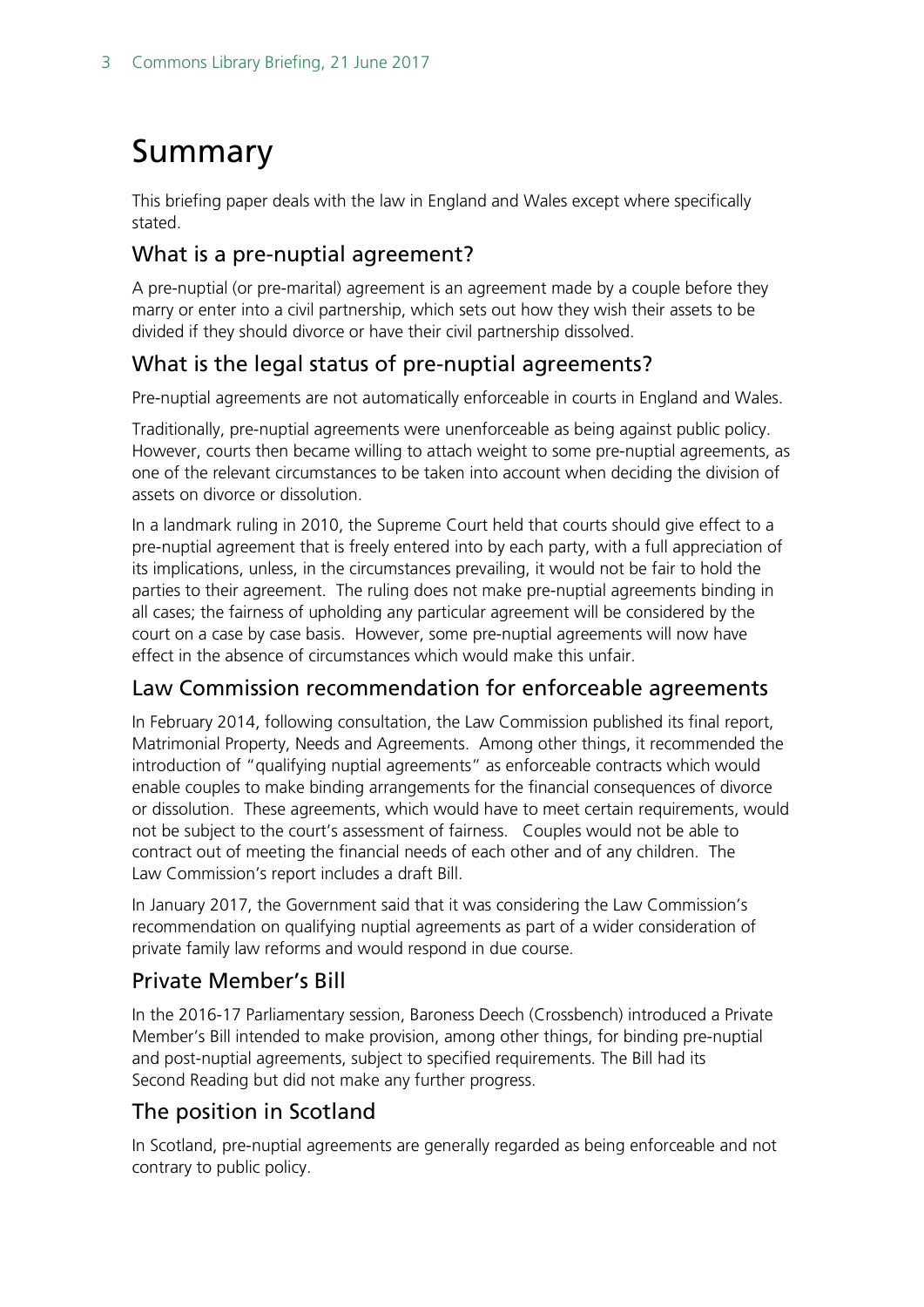# <span id="page-3-0"></span>1. Division of assets on divorce

### <span id="page-3-1"></span>1.1 How assets are usually divided on divorce

A couple may agree between themselves how to divide their assets on divorce, often, with the help of legal advice, taking into account what they consider might be ordered if the matter were taken to court. Their agreement may be embodied in a "consent order" approved by the court.

When this is not possible, an application for a financial order may be decided by the court. Financial provision may be awarded to either party to the marriage, depending on the facts of the case. Under section 25 [of the Matrimonial Causes Act 1973](http://www.legislation.gov.uk/ukpga/1973/18/section/25), the court has very wide discretion regarding the division of assets on divorce. The court must take into account all the relevant circumstances of the case (and particularly the matters set out in the section), priority being given to the welfare, while a minor, of any child of the family who has not attained the age of eighteen. The court must also consider whether it is possible to make a "clean break".<sup>[1](#page-3-3)</sup>

The [Civil Partnership Act 2004, Schedule 5 Part 5,](http://www.legislation.gov.uk/ukpga/2004/33/schedule/5) sets out similar provisions in relation to financial provision applications on dissolution of a civil partnership.

Another Library briefing paper, **Financial provision when a relationship** [ends](http://www.parliament.uk/briefing-papers/SN05655/financial-provision-orders-on-the-breakdown-of-a-relationship) provides more information.<sup>2</sup>

## <span id="page-3-2"></span>1.2 What is a pre-nuptial agreement?

A pre-nuptial agreement (sometimes referred to as a pre-nup, a pre-marital agreement or an ante-nuptial agreement) is an agreement made by a couple before they marry, or enter into a civil partnership, which sets out how they wish their assets to be divided if they should divorce or have their civil partnership dissolved. The agreement may be updated after the marriage or civil partnership as the couple's circumstances change.

Pre-nuptial agreements are one type of marital property agreement. Other types include:

- post-nuptial agreements: these might be similar to pre-nuptial agreements but would be made after marriage or civil partnership;
- separation agreements: these might be made after separation and in anticipation of an imminent divorce or dissolution.

 1 [Matrimonial Causes Act 1925](http://www.legislation.gov.uk/ukpga/1973/18/section/25A) section 25A and [Civil Partnership Act 2004](http://www.legislation.gov.uk/ukpga/2004/33/schedule/5)  Schedule [5, part 5, para 23\(2\)](http://www.legislation.gov.uk/ukpga/2004/33/schedule/5)

<span id="page-3-4"></span><span id="page-3-3"></span><sup>2</sup> Number 05655, 12 April 2016

This briefing paper refers generally to spouses, marriage and divorce but similar considerations are relevant to civil partners, civil partnerships and dissolution.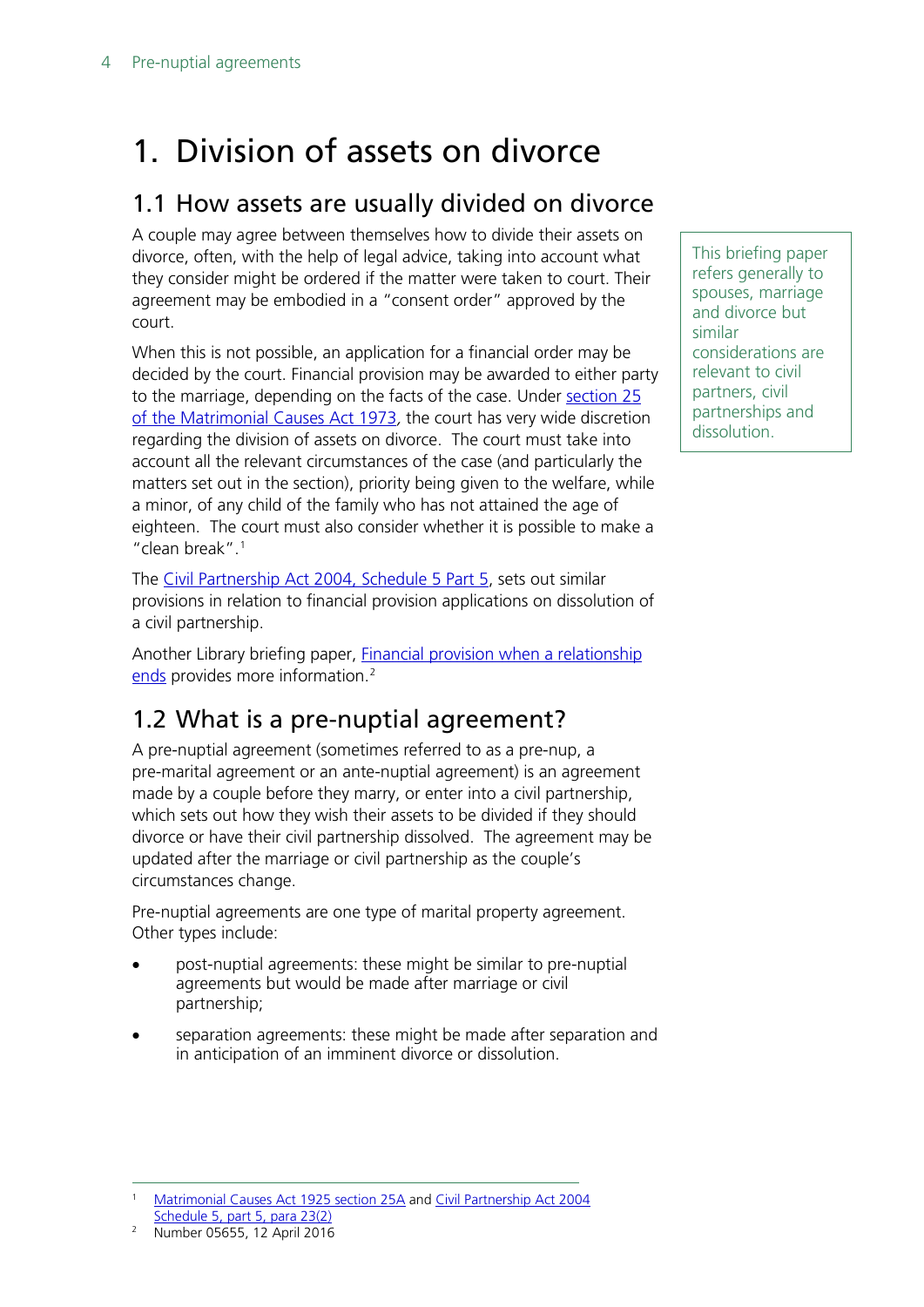# <span id="page-4-0"></span>2. Are pre-nuptial agreements legally binding?

#### **Summary**

Pre-nuptial agreements are legally binding in various countries, but they are not automatically enforceable in courts in England and Wales. In a landmark ruling in October 2010, the Supreme Court held, by a majority of eight to one, that courts should give effect to a pre-nuptial agreement that is freely entered into by each party, with a full appreciation of its implications, unless, in the circumstances prevailing, it would not be fair to hold the parties to their agreement. The fairness of upholding any particular agreement will therefore be considered by the court on a case by case basis.

### <span id="page-4-1"></span>2.1 The development of case law pre-2010

Traditionally, pre-nuptial agreements were unenforceable as being against public policy. It was considered that they might undermine the institution of marriage and attempt to fetter the discretion of the courts to award property on divorce. In a 1995 case, Thorpe J. (as he was then) spoke of the very limited significance of pre-nuptial agreements:

The rights and responsibilities of those whose financial affairs are regulated by statute cannot be much influenced by contractual terms which were devised for the control and limitation of standards that are intended to be of universal application throughout our society.<sup>[3](#page-4-2)</sup>

However, in subsequent years, courts sometimes (but not always) attached weight to pre-nuptial agreements. For example:

In a case decided in 2001, (where the agreement was made after the marriage and in anticipation of divorce), the judge held that the fact that the parties had made their own agreement was a 'very important' factor in considering what was the just and fair outcome. He said that the amount of importance would vary from case to case and indicated how the court might treat such an agreement:

> The court will not lightly permit parties who have made an agreement between themselves to depart from it. The court should be slow to invade the contractual territory, for as a matter of general policy what the parties have themselves agreed should, unless on the face of it or in fact contrary to public policy or subject to some vitiating feature  $\ldots$  be upheld by the courts.<sup>[4](#page-4-3)</sup>

• In a case reported in 2003, a court largely upheld a pre-nuptial agreement on the basis that the wife (who was seeking a capital settlement above that set out in the agreement) understood the pre-nuptial agreement, was properly advised as to its terms, and signed it willingly without pressure. There had been no

<span id="page-4-3"></span><span id="page-4-2"></span><sup>4</sup> [X v X \(FD\) \[2](http://www.bailii.org/ew/cases/EWHC/Fam/2001/11.html)001] EWHC 11 (Fam) (09 November 2001) paragraph 103 (Munby J)

Pre-nuptial agreements used to be regarded as unenforceable in courts

Courts then became willing to attach weight to some pre-nuptial agreements

 <sup>3</sup> F v. F (Ancillary Relief: Substantial Assets) [1995] 2 F.L.R. 45 at 66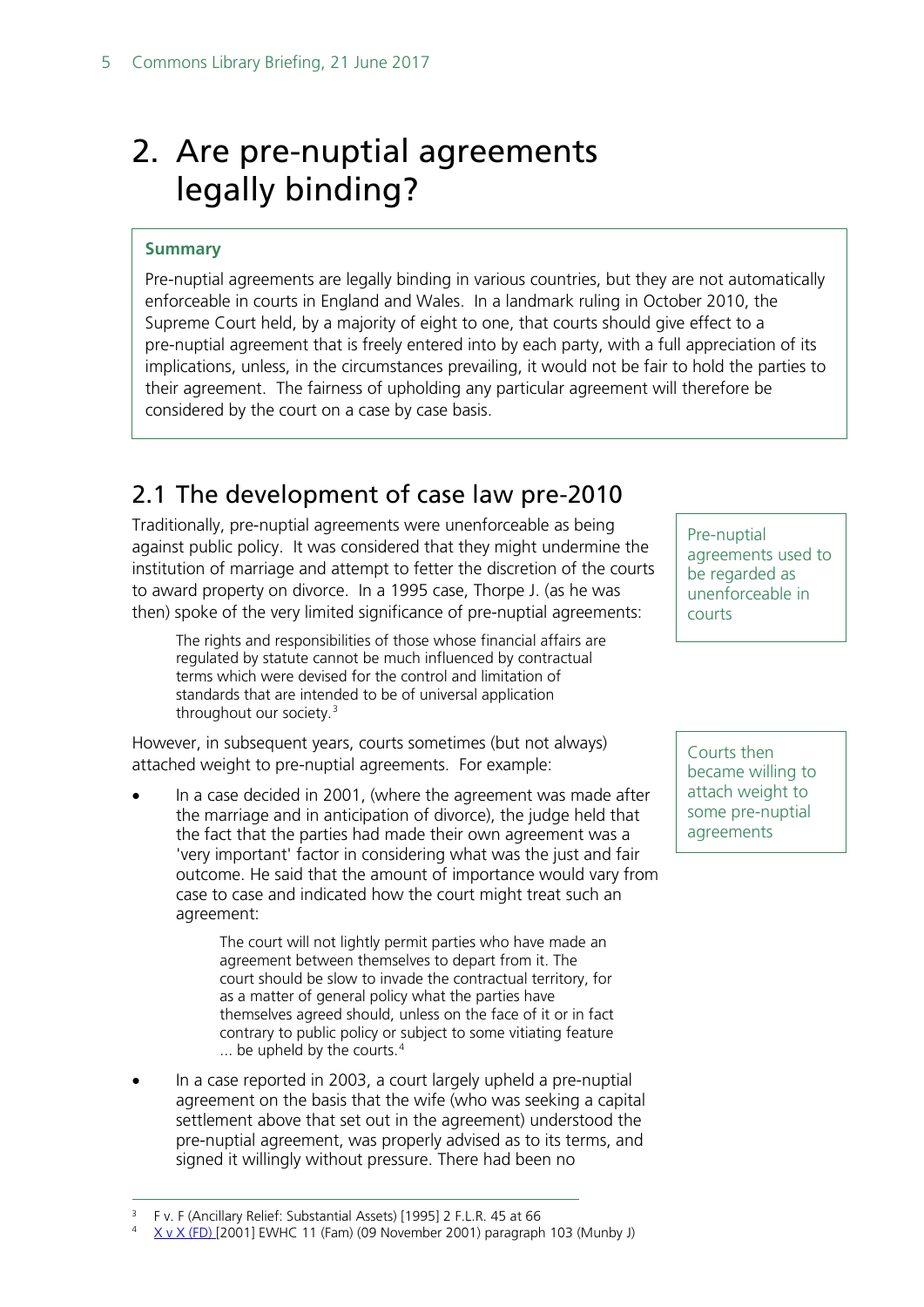unforeseen circumstances arising since the agreement which would make it unjust to hold the parties to it. It was held, therefore, that the agreement should be considered by the court as one of the circumstances of the case under [section 25 of the](http://www.legislation.gov.uk/ukpga/1973/18/section/25)  [Matrimonial Causes Act 1973](http://www.legislation.gov.uk/ukpga/1973/18/section/25) and that entry into the agreement constituted conduct which it would be unfair to disregard (this is one of the matters specified in section 25). [5](#page-5-2)

• Conversely, in a case reported in 2004, a pre-nuptial agreement was disregarded on the particular facts involved. The judge set out the reasons for this decision:

> Nowadays [the existence of a prenuptial agreement] can be of some significance but not in this case. This contract was signed on the very eve of the marriage, without full legal advice, without proper disclosure and it made no allowance for the arrival of children. It must, in my judgment, fall at every fence, quite apart from the fact that the terms were obviously unfair, preventing the wife from claiming against the husband's assets.<sup>[6](#page-5-3)</sup>

In a 2008 case, [MacLeod v MacLeod,](http://www.bailii.org/uk/cases/UKPC/2008/64.html) the Privy Council considered whether a pre-nuptial agreement was binding.<sup>[7](#page-5-4)</sup> Two nationals of the US, who were resident in the Isle of Man, had entered into a pre-nuptial agreement. Several years later, after they were married, they made a further agreement which confirmed the earlier agreement but made substantial variations to it. When the marriage broke down, the wife claimed that the agreements should be disregarded and the husband claimed that the wife should be bound by their terms. The Privy Council held that it was not open to them to reverse the long standing rule that pre-nuptial agreements were contrary to public policy and thus not valid or binding in the contractual sense, and said that the issue was more appropriate to legislative than judicial development. However, the courts could give effect to post-nuptial agreements (agreements entered into after marriage) which provided for a future separation, in the same way and under the same principles as separation agreements.

### <span id="page-5-0"></span>2.2 Radmacher v Granatino

In a landmark ruling in October 2010, in the case of Radmacher v [Granatino,](http://www.bailii.org/uk/cases/UKSC/2010/42.html) the Supreme Court set out the circumstances in which a pre-nuptial agreement should be binding.[8](#page-5-5)

#### <span id="page-5-1"></span>The facts

The wife was a German heiress, said to have a fortune of £100m. The husband, who was French, was a former investment banker who, during the course of the marriage, left banking and embarked on research studies at Oxford. They had two children. In 1988, four months before their marriage, the parties entered into a pre-nuptial agreement in Germany, in which each agreed not to make a claim

<span id="page-5-5"></span><span id="page-5-4"></span><sup>7</sup> [MacLeod v MacLeod \[2008\] UKPC 64](http://www.bailii.org/uk/cases/UKPC/2008/64.html)

Some pre-nuptial agreements will have effect in the absence of circumstances which would make this unfair.

 <sup>5</sup> K v K (Ancillary relief: prenuptial agreement) [2003] 1 FLR 120

<span id="page-5-3"></span><span id="page-5-2"></span><sup>6</sup> J v V (Disclosure: Offshore Corporations) [2004] 1 FLR 1042

<sup>8</sup> [Radmacher \(formerly Granatino\) v Granatino \[2010\] UKSC 427](http://www.bailii.org/uk/cases/UKSC/2010/42.html)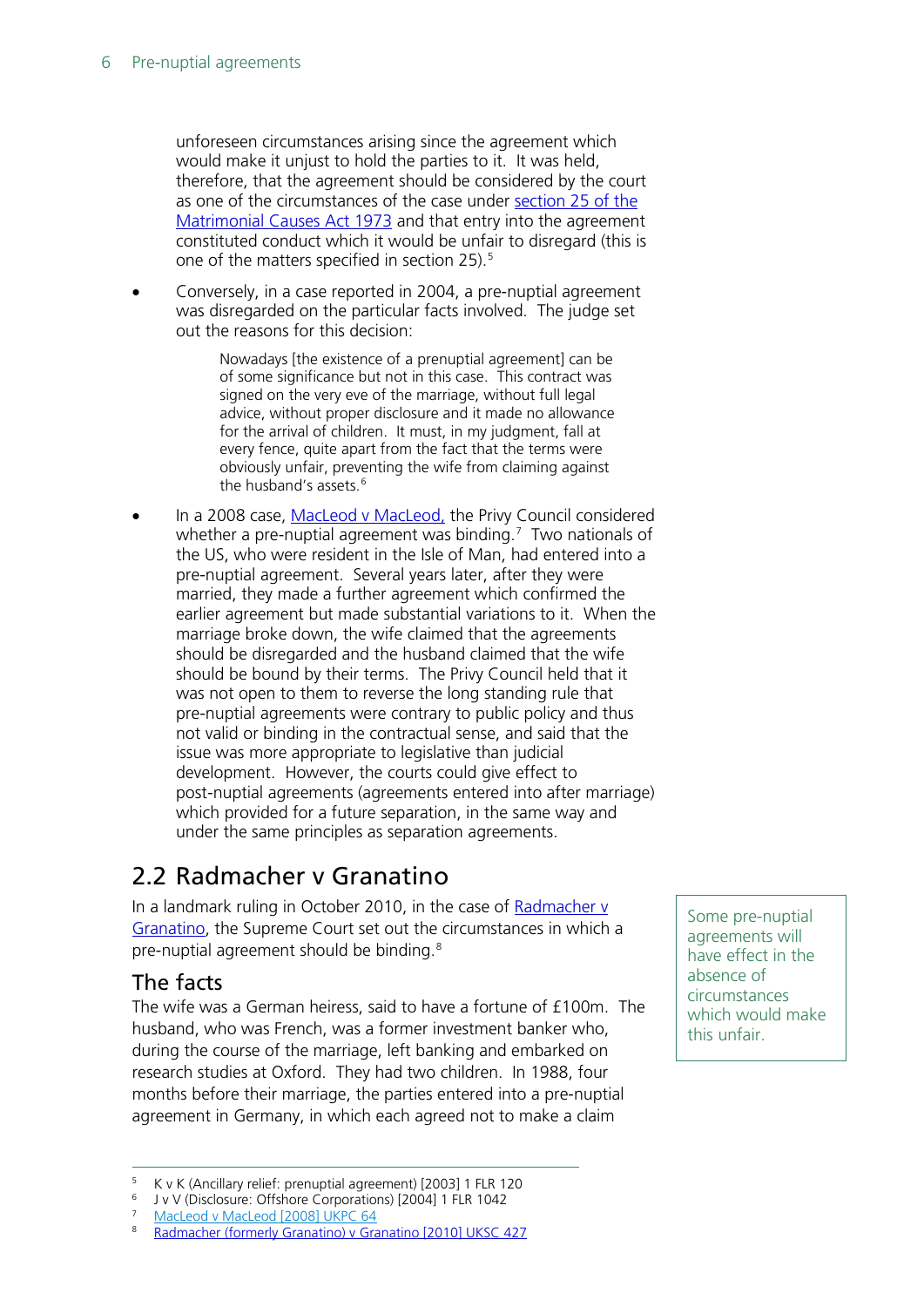against the other in the event of divorce. The agreement would have been enforceable in both Germany and France.

Despite the agreement, following their separation in 2006, the husband made a claim for financial provision and in the High Court was awarded a lump sum of £5,560,000.

#### <span id="page-6-0"></span>Court of Appeal decision

In July 2009, the [Court of Appeal](http://www.bailii.org/cgi-bin/markup.cgi?doc=/ew/cases/EWCA/Civ/2009/649.html&query=radmacher&method=boolean) allowed the wife's appeal and set out its views on the status of pre-nuptial agreements for the purposes of section 25 of the Matrimonial Causes Act 1973. [9](#page-6-2) Lord Justice Thorpe referred to his own comments in the 1995 case, F v F. [10](#page-6-3) He said that he "would not be so dismissive if such a case were now to come before this court on appeal", and indicated that, in some cases, courts should give "due weight" to pre-nuptial agreements:

Thus, pending the report of the Law Commission, in future cases broadly in line with the present case on the facts, the judge should give due weight to the marital property regime into which the parties freely entered. This is not to apply foreign law, nor is it to give effect to a contract foreign to English tradition. It is, in my judgment, a legitimate exercise of the very wide discretion that is conferred on the judges to achieve fairness between the parties to the ancillary relief proceedings.<sup>[11](#page-6-4)</sup>

Lord Justice Thorpe agreed with the conclusion in MacLeod v MacLeod that "wholesale reform is for Parliament and not the judges, particularly now the Law Commission is at work".[12](#page-6-5)

#### <span id="page-6-1"></span>Supreme Court decision

The husband's appeal to the Supreme Court was dismissed.<sup>13</sup> In October 2010, in a majority judgment (eight to one), the Supreme Court advanced a proposition, to be applied in the case of both pre- and post-nuptial agreements:

**The court should give effect to a nuptial agreement that is freely entered into by each party with a full appreciation of its implications unless in the circumstances prevailing it would not be fair to hold the parties to their agreement**. [14](#page-6-7)

This means that some pre-nuptial agreements will have effect in the absence of circumstances which would make this unfair. The ruling does not make pre-nuptial agreements binding in all cases but, in some cases, an agreement can have decisive weight.

A pre-nuptial agreement will not prevent a divorcing party from asking the court to decide how assets should be divided, but, depending on the circumstances, the court might make its decision in the light of the terms of that agreement.

<span id="page-6-3"></span><span id="page-6-2"></span> <sup>9</sup> [\[2009\] EWCA Civ 649](http://www.bailii.org/cgi-bin/markup.cgi?doc=/ew/cases/EWCA/Civ/2009/649.html&query=radmacher&method=boolean)

<sup>&</sup>lt;sup>10</sup> See section 2.1 of this paper above

<span id="page-6-4"></span><sup>&</sup>lt;sup>11</sup> [\[2009\] EWCA Civ 649](http://www.bailii.org/cgi-bin/markup.cgi?doc=/ew/cases/EWCA/Civ/2009/649.html&query=radmacher&method=boolean) paragraph 53. Financial orders used to be known as 'ancillary relief orders'

<span id="page-6-5"></span><sup>&</sup>lt;sup>12</sup> Ibid, paragraph 25. See section 3 below for information about the Law Commission consultation and report

<span id="page-6-6"></span><sup>13</sup> [\[2010\] UKSC 42](http://www.bailii.org/uk/cases/UKSC/2010/42.html)

<span id="page-6-7"></span><sup>14</sup> Ibid, paragraph 75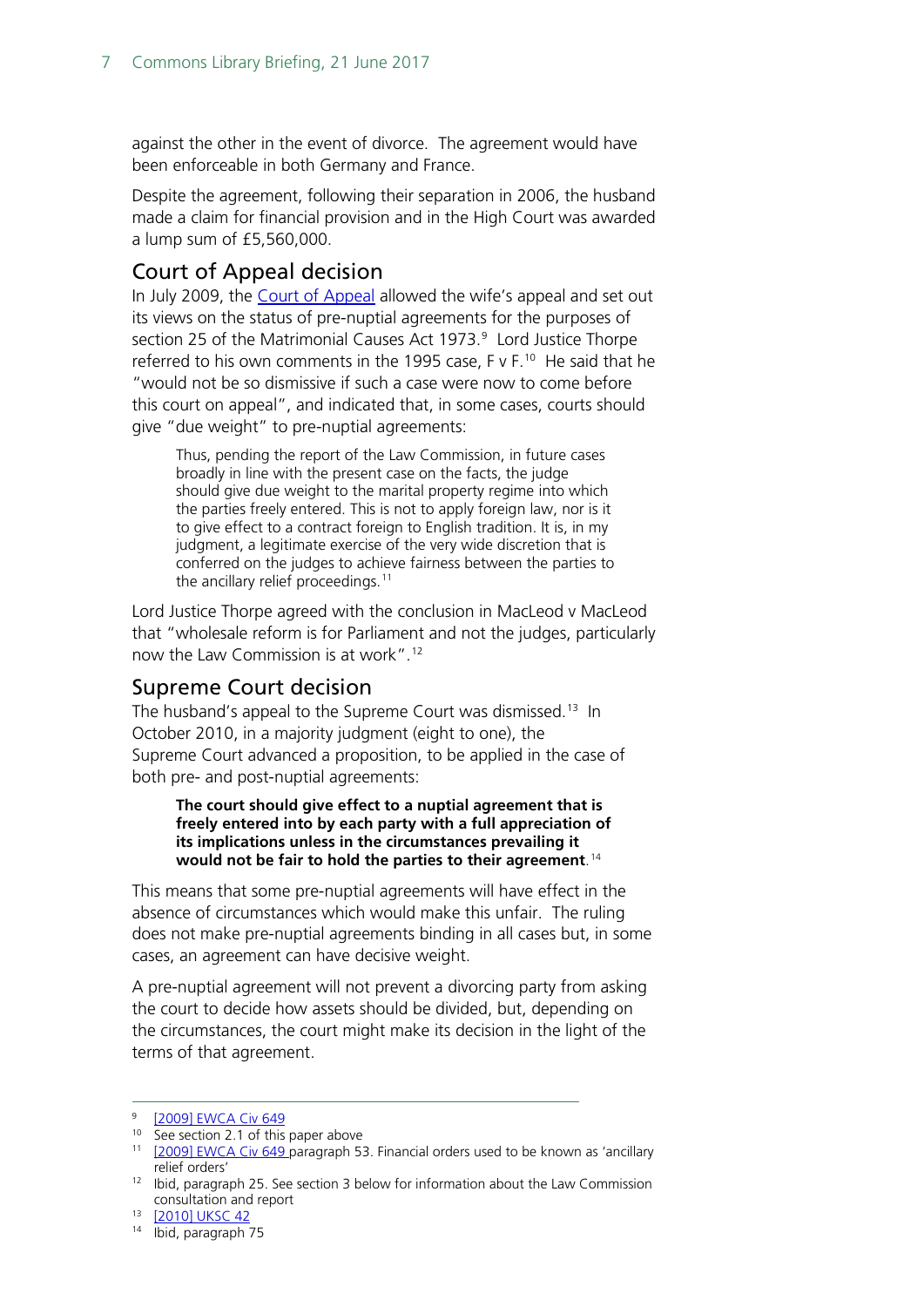The fairness of upholding any particular agreement will be considered by the court on a case by case basis:

There can be no question of this Court altering the principle that it is the Court, and not any prior agreement between the parties, that will determine the appropriate ancillary relief when a marriage comes to an end, for that principle is embodied in the legislation.<sup>[15](#page-7-0)</sup>

The Supreme Court said that it would not be desirable to lay down rules that would fetter the flexibility that the court requires to reach a fair result. However, the Court considered that, in future, it would be natural to infer that parties who entered into a pre-nuptial agreement, to which English law was likely to be applied, intended that effect should be given to it.

In this case, the pre-nuptial agreement was freely entered into and both parties fully appreciated its implications.

A [press summary](http://supremecourt.uk/decided-cases/docs/UKSC_2009_0031_PressSummary.pdf) set out three issues which arose in relation to the agreement for the court to consider:

(i) Were there circumstances attending the making of the agreement which should detract from the weight which should be accorded to it? Parties must enter into an ante-nuptial agreement voluntarily, without undue pressure and be informed of its implications. The question is whether there is any material lack of disclosure, information or advice [69].

(ii) Did the foreign elements of the case enhance the weight that should be accorded to the agreement? In 1998, when this agreement was signed, the fact that it was binding under German law was relevant to the question of whether the parties intended the agreement to be effective, at a time when it would not have been recognised in the English courts. After this judgment it will be natural to infer that parties entering into agreements governed by English law will intend that effect be given to them [74]

(iii) Did the circumstances prevailing at the time the court made its order make it fair or just to depart from the agreement? An ante-nuptial agreement may make provisions that conflict with what a court would otherwise consider to be fair. The principle, however, to be applied is that a court should give effect to a nuptial agreement that is freely entered into by each party with a full appreciation of its implications unless, in the circumstances prevailing, it would not be fair to hold the parties to their agreement [75]. A nuptial agreement cannot be allowed to prejudice the reasonable requirements of any children of the family [77], but respect should be given to individual autonomy [78] and to the reasonable desire to make provision for existing property [79]. In the right case an ante-nuptial agreement can have decisive or compelling weight [83].<sup>[16](#page-7-1)</sup>

The court will take into account all the circumstances of the case when deciding whether it is fair to uphold any particular agreement

<span id="page-7-1"></span><span id="page-7-0"></span> <sup>15</sup> Ibid paragraph 7

<sup>16</sup> [Supreme Court press summary, Radmacher \(formerly Granatino\) \(Respondent\) v](http://supremecourt.uk/decided-cases/docs/UKSC_2009_0031_PressSummary.pdf)  [Granatino \(Appellant\) \[2010\] UKSC 42 On appeal from the Court of Appeal \[2009\]](http://supremecourt.uk/decided-cases/docs/UKSC_2009_0031_PressSummary.pdf)  [EWCA Civ 649](http://supremecourt.uk/decided-cases/docs/UKSC_2009_0031_PressSummary.pdf), 20 October 2010 [accessed 21 June 2017]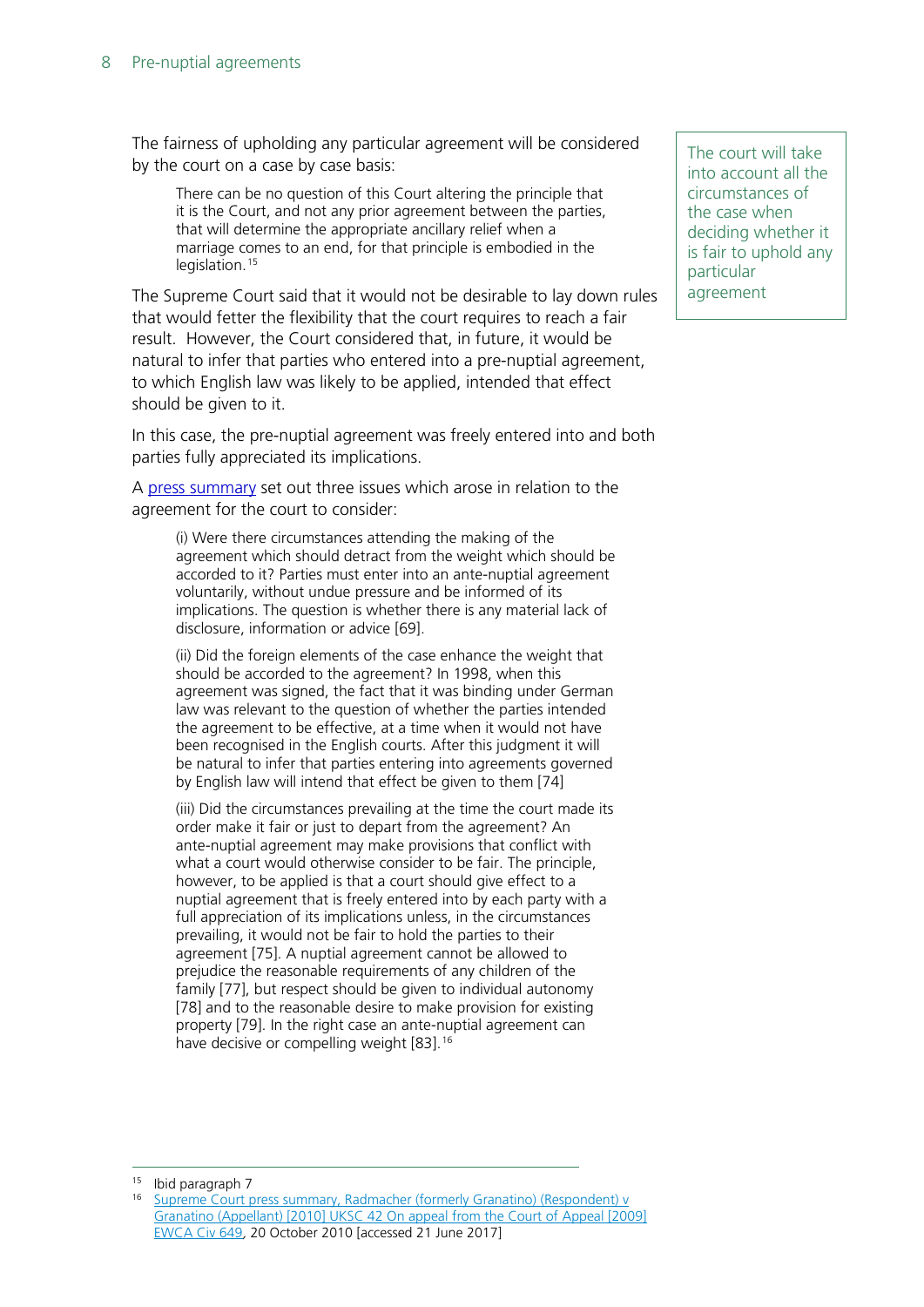Applying these principles to the facts, the Supreme Court held that the Court of Appeal had been correct to conclude that there were no factors which rendered it unfair to hold the husband to the agreement:

He is extremely able and his own needs will in large measure be indirectly met from the generous relief given to cater for the needs of his two daughters until the younger reaches the age of 22 [120]. There is no compensation factor as the husband's decision to abandon his career in the city was not motivated by the demands of his family but reflected his own preference [121]. Fairness did not entitle him to a portion of his wife's wealth, received from her family independently of the marriage, when he had agreed he should not be so entitled when he married her [122].

Contrary to the decision in MacLeod v MacLeod,<sup>[17](#page-8-1)</sup> the Supreme Court stated that pre-nuptial agreements should not be treated differently from post-nuptial agreements.

#### <span id="page-8-0"></span>Dissenting judgment

Lady Hale gave the dissenting judgment. She considered the nature and status of marriage and its legal consequences:

Marriage is, of course, a contract, in the sense that each party must agree to enter into it and once entered both are bound by its legal consequences. But it is also a status. This means two things. First, the parties are not entirely free to determine all its legal consequences for themselves. They contract into the package which the law of the land lays down. Secondly, their marriage also has legal consequences for other people and for the state. Nowadays there is considerable freedom and flexibility within the marital package but there is an irreducible minimum. This includes a couple's mutual duty to support one another and their children. We have now arrived at a position where the differing roles which either may adopt within the relationship are entitled to equal esteem. The question for us is how far individual couples should be free to re-write that essential feature of the marital relationship as they choose.<sup>[18](#page-8-2)</sup>

Lady Hale said that the law of marital agreements was "in a mess and ripe for systematic review and reform", but that it was for Parliament to reform the law. Lady Hale considered that this particular case had "very unusual features" and that difficult issues could not be resolved in an individual case. She also considered the gender dimension:

<span id="page-8-2"></span><span id="page-8-1"></span>137. Above all, perhaps, the court hearing a particular case can all too easily lose sight of the fact that, unlike a separation agreement, the object of an ante-nuptial agreement is to deny the economically weaker spouse the provision to which she –it is usually although by no means invariably she – would otherwise be entitled... In short, there is a gender dimension to the issue which some may think ill-suited to decision by a court consisting of eight men and one woman.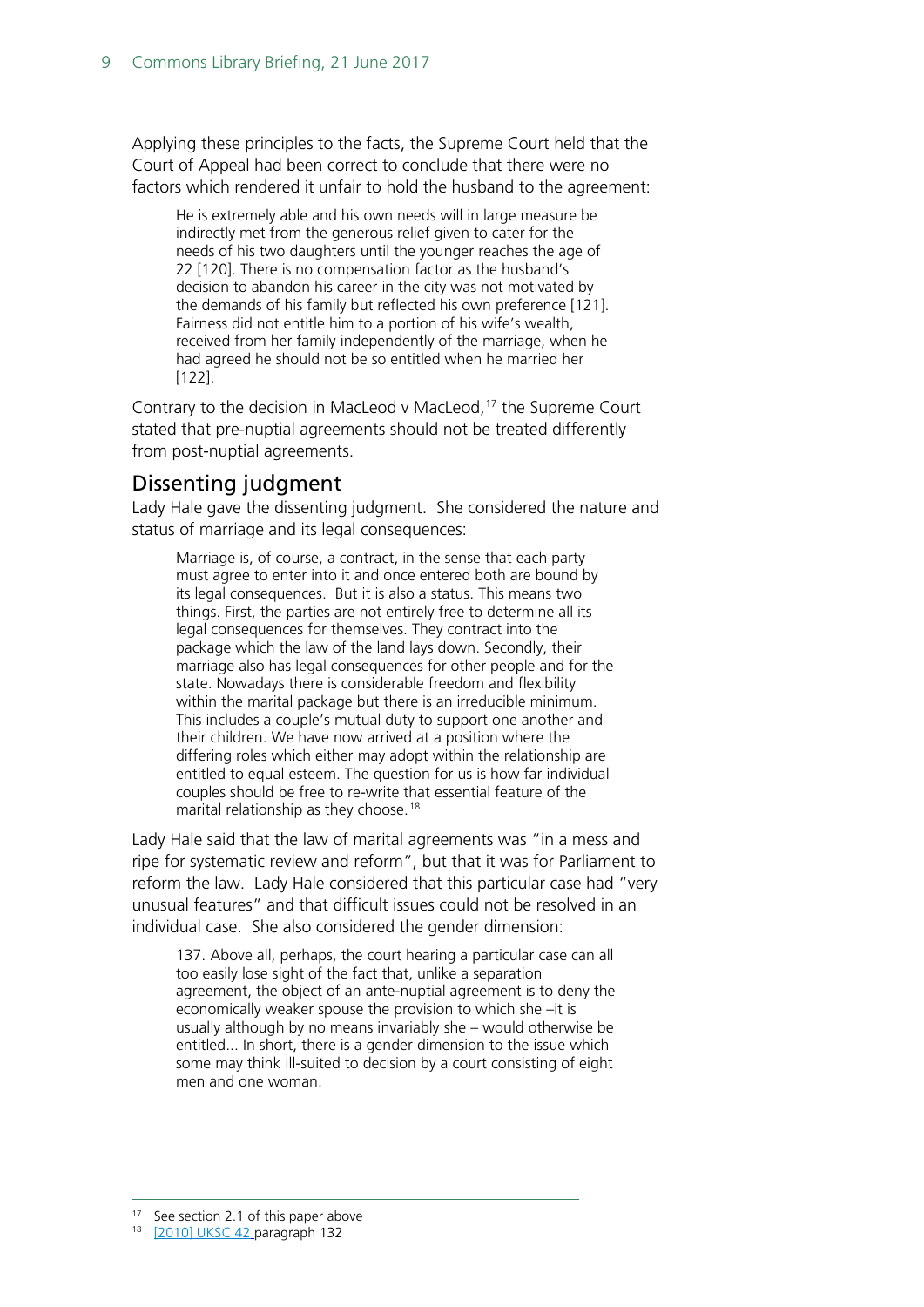Lady Hale disagreed with the majority on a number of points,  $19$  and considered that important policy considerations justified a different approach for agreements made before and after a marriage.<sup>[20](#page-9-2)</sup>

### <span id="page-9-0"></span>2.3 The current position

Following the decision of the Supreme Court in [Radmacher v Granatino](http://www.bailii.org/uk/cases/UKSC/2010/42.html), the enforceability of any particular pre-nuptial agreement will depend on the court's view of its fairness. Accordingly, there is still a degree of uncertainty as to whether a court would make an order which reflects the terms of the agreement.

Cases continue to be decided on their facts, and since the Supreme Court decision, weight has been given to marital property agreements in some cases, $21$  but not in others.<sup>[22](#page-9-4)</sup>

In a judgment delivered in 2014, Mr Justice Holman set out the law on nuptial agreements, stressing that it is the court, and not the parties, that decides the ultimate question of what provision is to be made. He said that the question of whether it would 'not be fair to hold the parties to the agreement' would 'necessarily depend on the facts', but provided some guidance:

> i) A nuptial agreement cannot be allowed to prejudice the reasonable requirements of any children;

ii) Respect for autonomy, including a decision as to the manner in which their financial affairs should be regulated, may be particularly relevant where the agreement addresses the existing circumstances and not merely the contingencies of an uncertain future;

iii) There is nothing inherently unfair in an agreement making provision dealing with existing non-marital property including anticipated future receipts, and there may be good objective justifications for it, such as obligations towards family members;

iv) The longer the marriage has lasted the more likely it is that events have rendered what might have seemed fair at the time of the making of the agreement unfair now, particularly if the position is not as envisaged;

v) It is unlikely to be fair that one party is left in a predicament of real need while the other has 'a sufficiency or more';

vi) Where each party is able to meet his or her needs, fairness may well not require a departure from the agreement. [23](#page-9-5)

Mr Justice Holman also referred to the need to avoid discrimination or bias based solely on gender, and stereotyping that a wife may be dependent upon her husband but not vice versa.

There is still some uncertainty about whether a court will uphold any particular agreement

<span id="page-9-2"></span><span id="page-9-1"></span><sup>&</sup>lt;sup>19</sup> Set out in paragraph 138 of the judgment

<sup>20</sup> Ibid paragraph 162

<sup>&</sup>lt;sup>21</sup> See, for example,  $Z \vee Z$  [2011] EWHC 2878 (Fam)

<span id="page-9-4"></span><span id="page-9-3"></span><sup>&</sup>lt;sup>22</sup> See, for example, [Kremen v Agrest \(No 11\)](http://www.bailii.org/ew/cases/EWHC/Fam/2012/45.html) [2012] EWHC 45 (Fam)

<span id="page-9-5"></span><sup>&</sup>lt;sup>23</sup> [Luckwell v Limata](http://www.bailii.org/ew/cases/EWHC/Fam/2014/502.html) [2014] EWHC 502 (Fam) paragraphs 129 to 132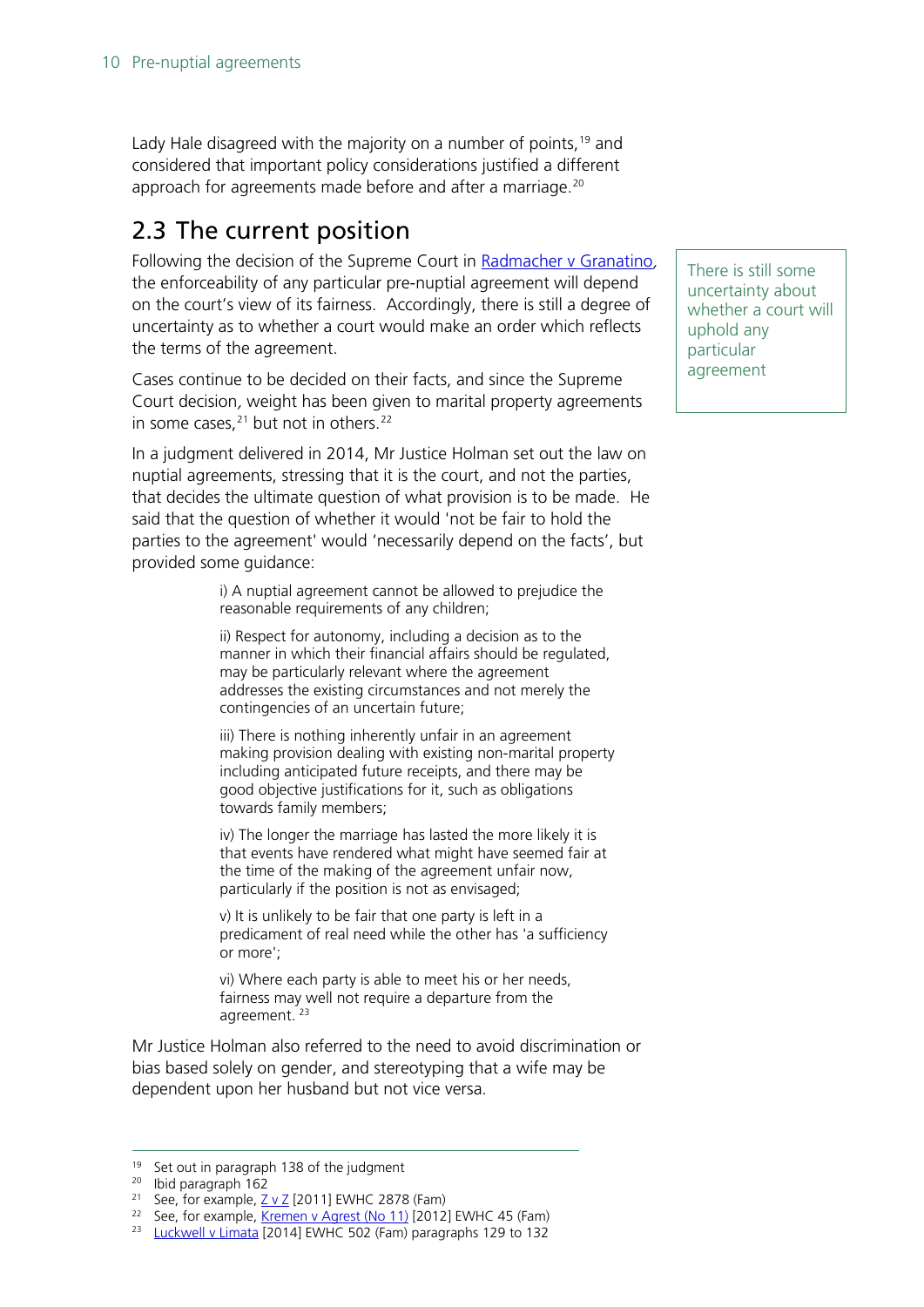The Law Commission has summarised the uncertainty of the current effect of pre-nuptial and post-nuptial agreements, noting that they are being used with increasing frequency:

[They] cannot be enforced as contracts and they cannot take away the parties' ability to ask the court to make financial orders nor the courts' powers to make orders. As a result, the only way to achieve legal finality is to ask the court to make orders that reflect the terms of the agreement; and the Supreme Court has said that this should be done unless the agreement is unfair.

That means that people who want to make agreements in advance know that the agreement may not be enforced and that when they go to court financial orders will be made which may or may not follow the terms of the agreement, depending upon the court's views about fairness. That in turn will depend upon issues such as the availability to the parties of legal advice, the extent to which they entered into the agreement with full awareness of its implications, the level of provision made for need, and so on. Although advisers have over recent years become more used to drafting pre- and post-nups that they think the court will uphold, they cannot say for certain what the eventual outcome will be. $24$ 

<span id="page-10-0"></span><sup>&</sup>lt;sup>24</sup> Law Commission, [Matrimonial property, needs and agreements: the](http://lawcommission.justice.gov.uk/docs/lc343_matrimonial_property_summary.pdf) future of [financial orders on divorce and dissolution. Executive Summary,](http://lawcommission.justice.gov.uk/docs/lc343_matrimonial_property_summary.pdf) 2014, paragraphs 1.26-1.27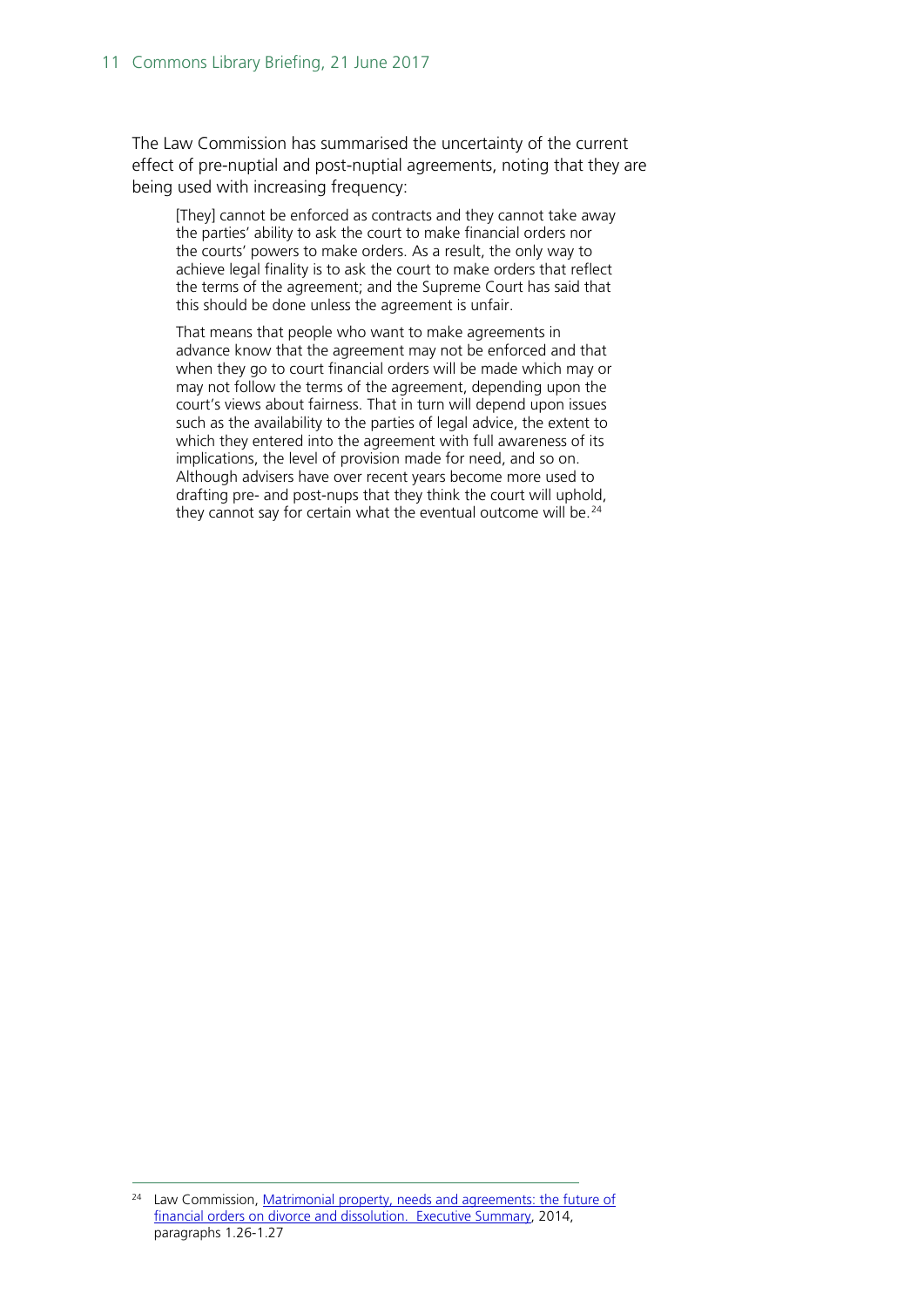# <span id="page-11-0"></span>3. Law Commission project

### <span id="page-11-1"></span>3.1 Law Commission consultation

In 2009, the Law Commission started a project to examine the status and enforceability of marital property agreements (pre-nuptial, post-nuptial and separation agreements). Its consultation paper, Marital [Property Agreements,](http://www.lawcom.gov.uk/wp-content/uploads/2015/03/cp198_Marital_Property_Agreements_Consultation.pdf) which was published on 11 January 2011, reviewed the current law and discussed options for reform.<sup>25</sup> The consultation closed on 11 April 2011. The consultation was subsequently extended in 2012 in order to cover two further issues of financial provision on divorce or dissolution of a civil partnership: financial needs and the definition and treatment of non-matrimonial property.

### <span id="page-11-2"></span>3.2 Law Commission report

On 27 February 2014, the Law Commission published its final report, [Matrimonial Property, Needs and Agreements](http://www.lawcom.gov.uk/wp-content/uploads/2015/03/lc343_matrimonial_property.pdf),<sup>[26](#page-11-4)</sup> together with an [Executive Summary.](http://www.lawcom.gov.uk/wp-content/uploads/2015/03/lc343_matrimonial_property_summary.pdf)

Among other things, the Law Commission recommended the introduction of "qualifying nuptial agreements" as enforceable contracts which would enable couples to make binding arrangements for the financial consequences of divorce or dissolution. These agreements would not be subject to the court's assessment of fairness.

Certain requirements would have to be met in order for the agreement to be a "qualifying nuptial agreement":

The agreement must be contractually valid (and able to withstand challenge on the basis of undue influence or misrepresentation, for example).

The agreement must have been made by deed and must contain a statement signed by both parties that he or she understands that the agreement is a qualifying nuptial agreement that will partially remove the court's discretion to make financial orders.

The agreement must not have been made within the 28 days immediately before the wedding or the celebration of civil partnership.

Both parties to the agreement must have received, at the time of the making of the agreement, disclosure of material information about the other party's financial situation.

Both parties must have received legal advice at the time that the agreement was formed.<sup>[27](#page-11-5)</sup>

The Law Commission proposed that, with some conditions, couples should be able to enter into binding agreements which would not be subject to the court's assessment of fairness

<span id="page-11-3"></span><sup>&</sup>lt;sup>25</sup> Law Commission Consultation Paper No 198, [Marital Property Agreements](http://www.lawcom.gov.uk/wp-content/uploads/2015/03/cp198_Marital_Property_Agreements_Consultation.pdf), 11 January 2011

<span id="page-11-4"></span><sup>&</sup>lt;sup>26</sup> Law Commission, Law Com No 343, [Matrimonial Property, Needs and Agreements](http://www.lawcom.gov.uk/wp-content/uploads/2015/03/lc343_matrimonial_property.pdf), 27 February 2014

<span id="page-11-5"></span><sup>&</sup>lt;sup>27</sup> Law Commission, Matrimonial Property, Needs and Agreements: The Future of [financial orders on divorce and dissolution, Executive Summary](http://www.lawcom.gov.uk/wp-content/uploads/2015/03/lc343_matrimonial_property_summary.pdf), February 2014, paragraph 1.35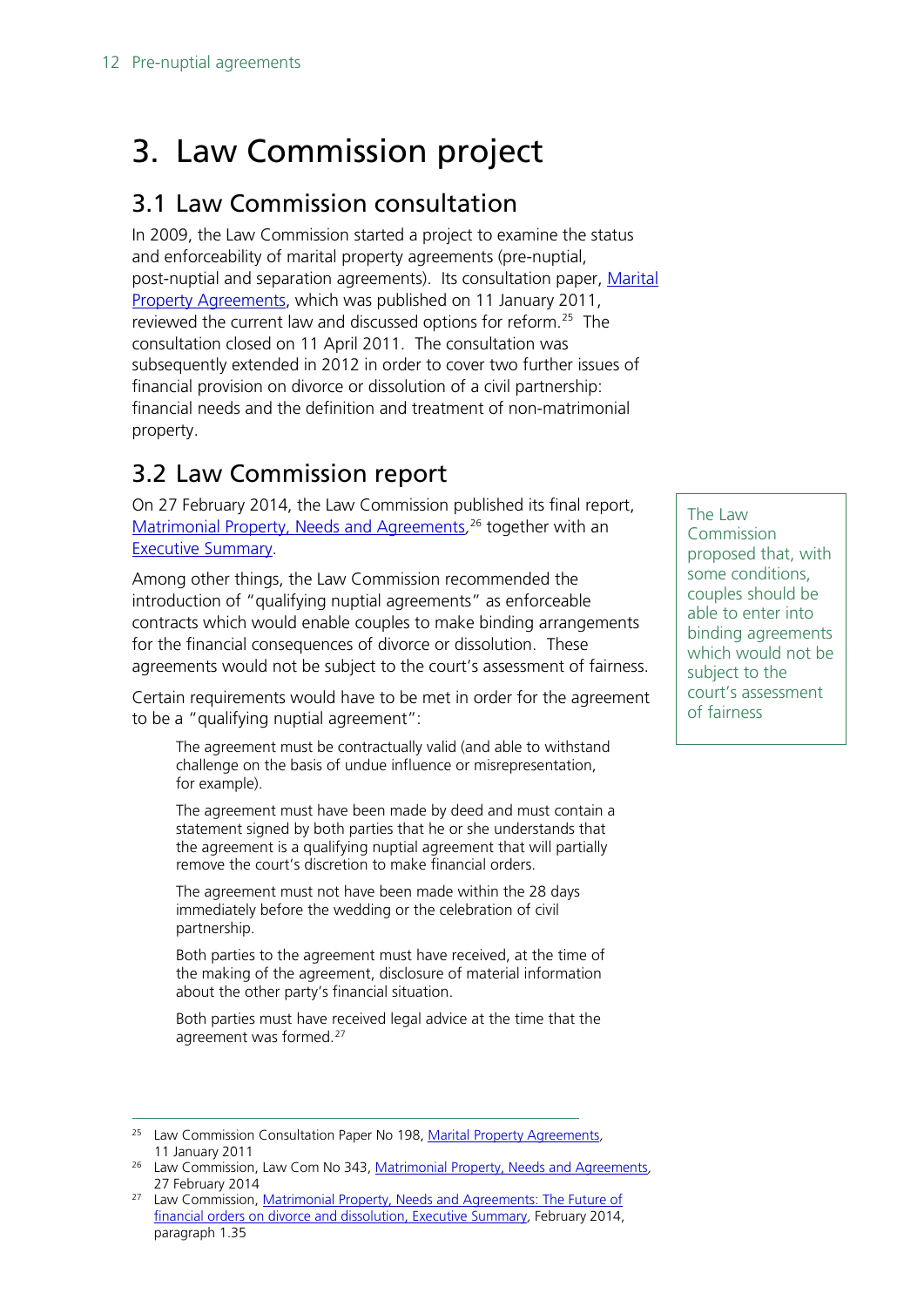The Law Commission recommended that it should not be possible for a party to waive their rights to disclosure and legal advice.

Couples would not be able to contract out of meeting the financial needs of each other and of any children. Agreements about financial needs would still be subject to the court's scrutiny for fairness. A qualifying nuptial agreement would not remove the parties' ability to apply for, and the courts' jurisdiction to make, financial orders to meet their financial needs.

The Report included a draft Nuptial Agreements Bill, which would introduce qualifying nuptial agreements in England and Wales.

### <span id="page-12-0"></span>3.3 Government response

In April 2014, the then Justice Minister, Simon Hughes, said that the Ministry of Justice was considering the Law Commission's report, including the next steps on pre-nuptial agreements.<sup>[28](#page-12-1)</sup>

Simon Hughes also wrote to the Law Commission on 8 April 2014 and 18 September 2014 - the Law Commission has said that these two letters together formed the then Government's interim response to their recommendations.<sup>[29](#page-12-2)</sup> In the second of the two letters, Simon Hughes said that Parliamentary experts had advised that there was unlikely to be time to pass the Nuptial Agreements Bill before Parliament was dissolved in March 2015. He therefore suggested that a final response to the Law Commission on nuptial agreements should be postponed until the next Parliament, rather than being published in February 2015 (as previously expected). He said that this was not a rejection of the Law Commission's recommendations and that the new Government would have time to consider the matter further:

...I hope you will agree that an interim response at this stage in which we are clear on the position, and a delayed final response, is preferable to providing a final response in February in which we could still not give a definitive view on legislative change. This is not a rejection of your recommendations; it is a delay to allow the new Government to consider freely a Bill and a policy on which we recognise you have publicly consulted, rather than risking this getting lost in the limited parliamentary time that remains in this session.<sup>[30](#page-12-3)</sup>

In January 2017, the Government said that the matter was still being considered:

The government is considering the Law Commission's recommendation on qualifying nuptial agreements as part of a wider consideration of private family law reforms and will respond in due course.<sup>[31](#page-12-4)</sup>

<span id="page-12-1"></span><sup>&</sup>lt;sup>28</sup> Gov.UK, Ministry of Justice press release, [Divorce myths to be dispelled,](https://www.gov.uk/government/news/divorce-myths-to-be-dispelled) 17 April 2014 [accessed 21 June 2017]

<span id="page-12-2"></span><sup>&</sup>lt;sup>29</sup> Law Commission, [Matrimonial Property, Needs and Agreements](http://www.lawcom.gov.uk/project/matrimonial-property-needs-and-agreements/) [accessed 21 June 2017]

<span id="page-12-3"></span><sup>&</sup>lt;sup>30</sup> Letters dated 08/04/2014 and 18/09/2014 from Simon Hughes MP to Professor Elizabeth Cooke, Law Commission, regarding the Law Commission report on Matrimonial Property, Needs and Agreements, Ministry of Justice, [DEP2014-1304](http://data.parliament.uk/DepositedPapers/Files/DEP2014-1304/SH_letters_to_Professor_Cooke_MPNA.pdf)

<span id="page-12-4"></span><sup>&</sup>lt;sup>31</sup> Ministry of Justice[, Report on the implementation of Law Commission proposals,](https://www.gov.uk/government/uploads/system/uploads/attachment_data/file/582679/implementation-of-law-commission-proposals-report.pdf#page=17) January 2017, paragraph 50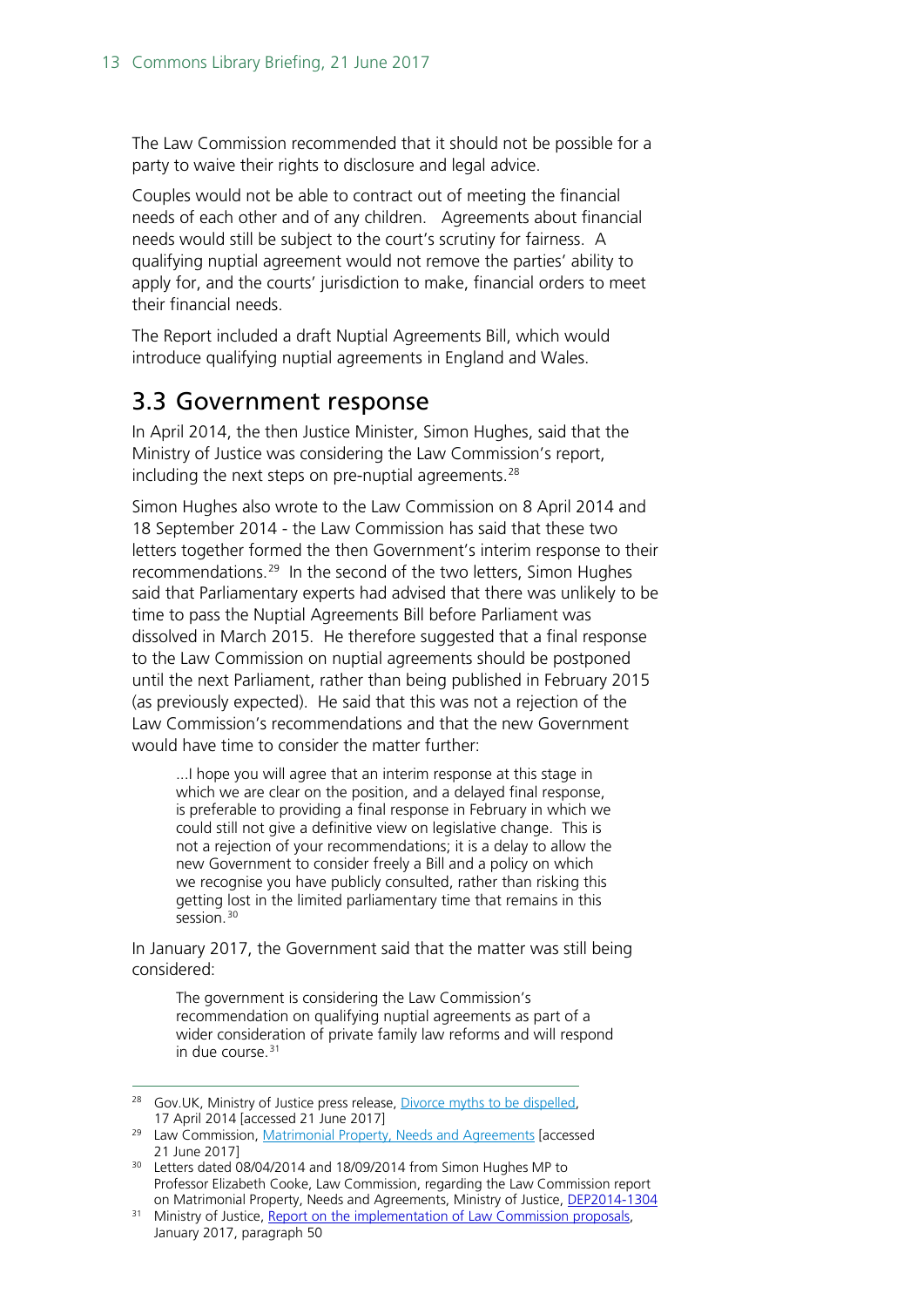# <span id="page-13-0"></span>4. Public opinion

YouGov have conducted a number of polls on the public's opinion of pre-nuptial agreements.

- research conducted in 2010 found that 72% of those asked thought that pre-nuptial agreements should be recognised by law; support for legal recognition was similar among both men and women, and across different age-groups and social grades, but it was lower in the North of England and higher in London and the South of England; [32](#page-13-1)
- research conducted in 2013 found that opinions were divided on whether to sign a pre-nuptial agreement, with results differing according to age: 18-39 year olds were more likely to say that they would sign a prenuptial agreement; $33$
- further research, conducted in 2014, found that 58% of those asked thought that knowing what would happen financially if a marriage ended made no difference to the likelihood of divorce.<sup>[34](#page-13-3)</sup>

<span id="page-13-1"></span> $32$  YouGov UK, *Public divided over prenups* [accessed 21 June 2017]  $33$  Ibid

<span id="page-13-3"></span><span id="page-13-2"></span>

<sup>&</sup>lt;sup>34</sup> YouGov UK, Prenups don't [increase chance of divorce, say public](https://yougov.co.uk/news/2014/03/09/prenups-dont-increase-chance-divorce/) [accessed] 21 June 2017]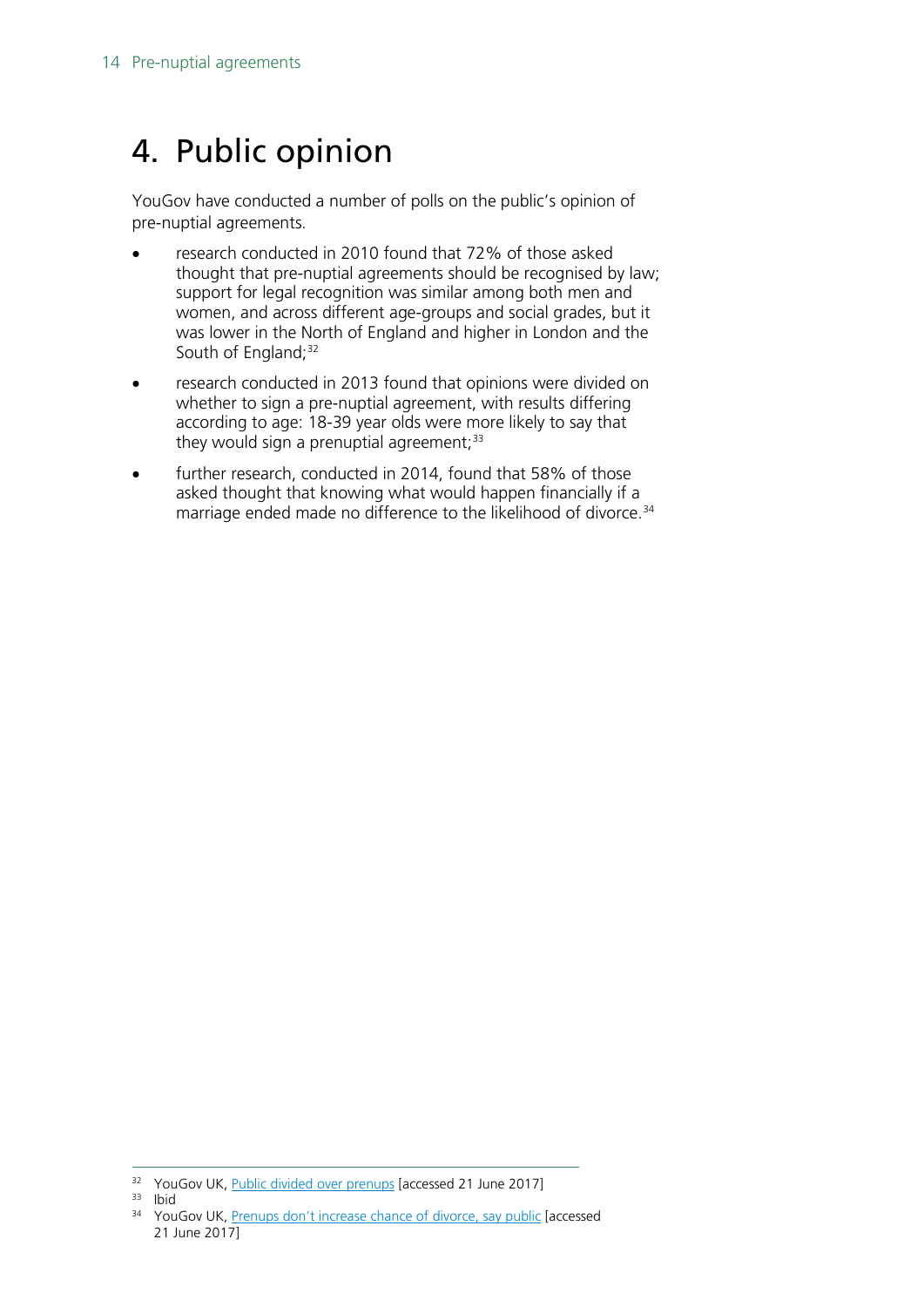# <span id="page-14-0"></span>5. Private Member's Bill

On 26 May 2016, Baroness Deech (Crossbench) introduced a Private Member's Bill, the [Divorce \(Financial Provision\) Bill \[HL\]](http://services.parliament.uk/bills/2016-17/divorcefinancialprovision.html) (the Bill), having introduced similar Private Member's Bills in the previous three sessions. The Bill was intended to make provision in connection with financial settlements following divorce, and to amend the Matrimonial Causes Act 1973.

**Clause 3** would have provided for binding pre-nuptial and post-nuptial agreements, subject to specified requirements.

At Second Reading, on 27 January 2017,<sup>[35](#page-14-1)</sup> Baroness Deech said that this would improve the current position:

At the moment, we have the worst of both worlds. Judges have said that prenups can be binding, but they have applied so many conditions to their validity that couples now spend hundreds of thousands of pounds litigating over whether the prenup is binding, which defeats the purpose. Prenups will not undermine marriage. Those countries which have binding prenups have lower divorce rates than ours. Many a widowed or divorced older person has told me that they would like to marry their companion but fear to do so because if the second marriage ends in death or divorce, the assets from the first marriage which they wish to hand down to their children would end up in the ownership of the second spouse. Binding prenups would give them peace of mind and could also deal with the vexed issue of maintenance.<sup>[36](#page-14-2)</sup>

Baroness Buscombe replied for the Government and said that the Government was considering the Law Commission's recommendation for qualifying nuptial agreements, and had concerns about how the Bill would deal with marital property agreements:

The first of the main provisions in the noble Baroness's Bill is that prenuptial and post-nuptial matrimonial property agreements should be binding upon couples on divorce, except in very limited circumstances. The Government are concerned that this does not take adequate account of the needs of parties following divorce, which may have changed since the agreement was made. For example, if the matrimonial property agreement was a valid contract but left one party destitute, we believe it would nevertheless be binding under the Bill. We are currently considering proposals from the Law Commission on binding nuptial agreements with safeguards not present in the Bill. We would wish to consider these more fully within the context of the broader private family law reforms before committing to legislate to make agreements enforceable.<sup>[37](#page-14-3)</sup>

Baroness Buscombe stated that the Government would respond formally to the Law Commission's report on matrimonial property agreements and other financial arrangements on divorce "in due course in the context of our wider plans for family law and system reform".

<span id="page-14-1"></span> <sup>35</sup> [HL Deb 27 January 2017 cc945-966](https://hansard.parliament.uk/Lords/2017-01-27/debates/D2A8E873-A6D0-42FB-8138-3C6114A1EDD4/Divorce(FinancialProvision)Bill(HL))

<span id="page-14-2"></span><sup>36</sup> [HL Deb 27 January 2017 c947](https://hansard.parliament.uk/Lords/2017-01-27/debates/D2A8E873-A6D0-42FB-8138-3C6114A1EDD4/Divorce(FinancialProvision)Bill(HL))

<span id="page-14-3"></span><sup>37</sup> [HL Deb 27 January 2017 c962](https://hansard.parliament.uk/Lords/2017-01-27/debates/D2A8E873-A6D0-42FB-8138-3C6114A1EDD4/Divorce(FinancialProvision)Bill(HL))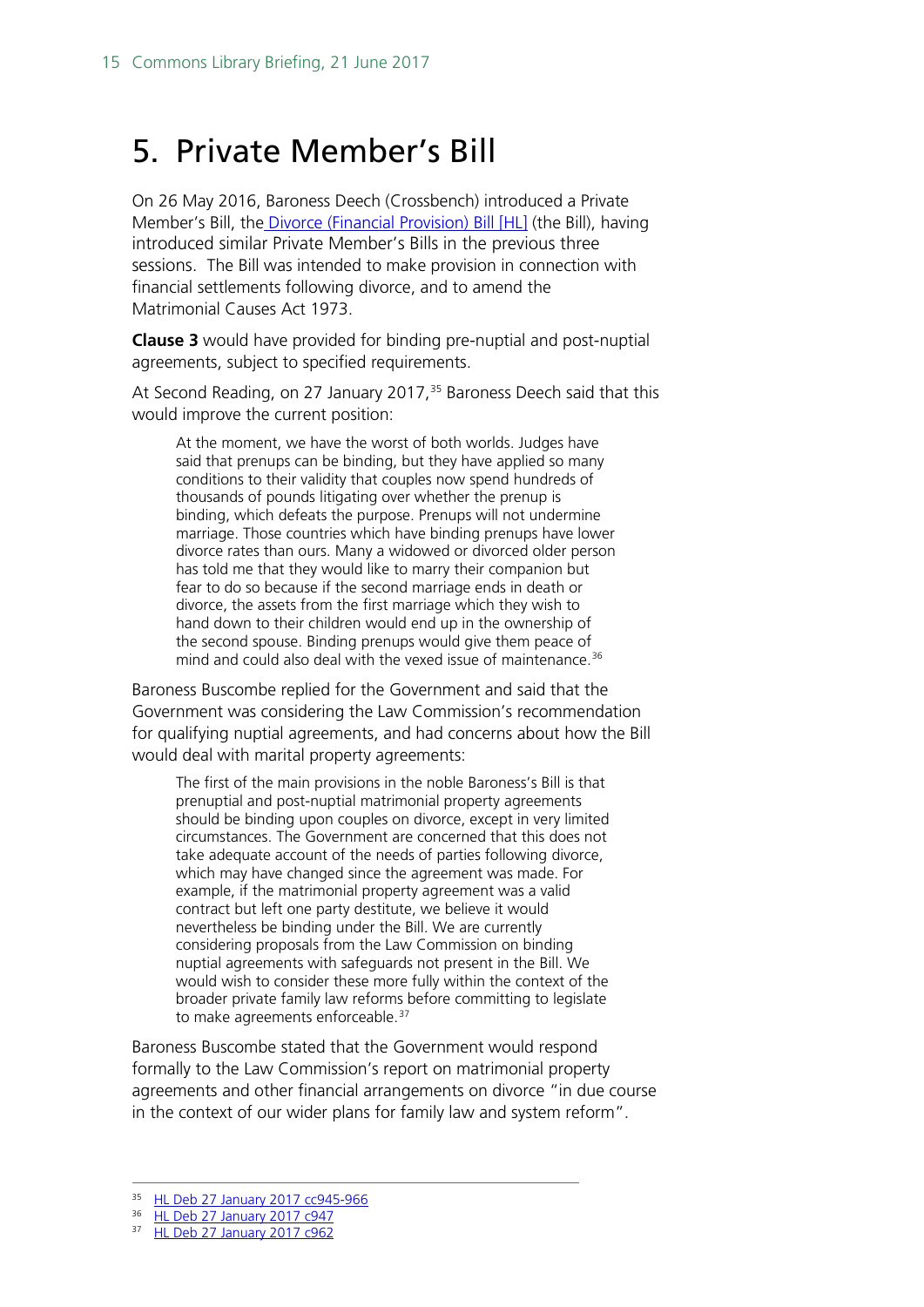She said that the Government would not oppose the Bill receiving its Second Reading but had concerns about its approach:

that it could cause hardship to many families; and that its proposals, which would radically change the law in this area, have not been subject to public consultation.

The Bill was read for a second time and was committed to a Committee of the whole House, but did not make any further progress.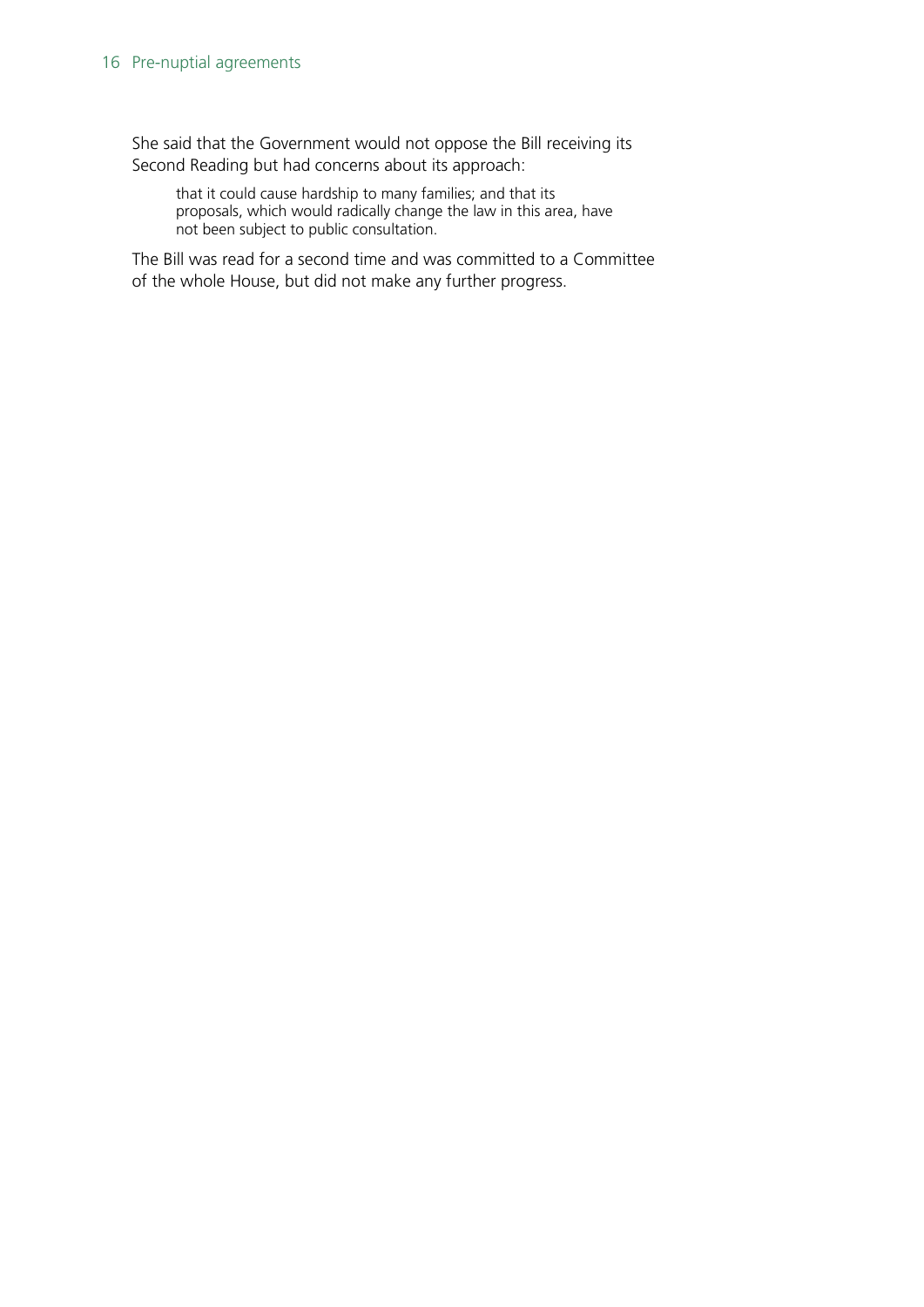# <span id="page-16-0"></span>6. The position in Scotland<sup>[38](#page-16-1)</sup>

The law in Scotland on pre-nuptial agreements is different from in England and Wales. Whilst pre-nuptial agreements have not been the subject of extensive case law, they are generally regarded as being enforceable and not contrary to public policy.<sup>[39](#page-16-2)</sup>

Specifically, section 10 of the Family Law (Scotland) Act 1985 makes provision for 'matrimonial property' in Scotland to be shared fairly on divorce. Fair sharing is usually equal sharing unless 'special circumstances' justify different proportions. Special circumstances include an agreement between the parties as to the division of matrimonial property on divorce (1985 Act, section 10(6)(a)).

In practice, pre-nuptial agreements are typically used to ring fence certain assets, in order to exclude them from the statutory definition of 'matrimonial property'. Pre-nuptial agreements making comprehensive provision to override the legislative principles otherwise governing the division of matrimonial property on divorce are relatively unusual, although this may change in the future.

By virtue of section 16 of the 1985 Act, the court has power to set aside a pre-nuptial agreement when it was not "fair and reasonable" at the time it was entered into, and subsequent case law has developed this test with reference to a number of individual principles.<sup>40</sup> Significantly, the fact that the terms of an agreement led to an inequitable outcome is not itself enough to justify varying it or setting it aside. Furthermore, in practice, the power contained in section 16 is a safety net, rarely used by the courts.

<span id="page-16-1"></span><sup>38</sup> Information provided by Sarah Harvie-Clark, Scottish Parliament Information Centre (SPICe) on 14 June 2017 (SPICe) on 14 June 2017 39 See, for example, Thomson v Thomson 1981 SC 344, a case relating to the terms of

<span id="page-16-2"></span>a pre-nuptial agreement, where the validity and enforceability of such an agreement was assumed by the parties and the judge in the case

<span id="page-16-3"></span><sup>&</sup>lt;sup>40</sup> The case of *Kibble v Kibble* 2010 SLT (Sh Ct) 5 clarified that section 16 could apply to pre-nuptial agreements as well as to agreements made on the separation of the parties, as previously there had been uncertainty associated with this point. The leading case of Gillon v Gillon (Number 3) 1995 SLT 678 sets out the individual principles to be applied in determining whether or not to set aside an agreement under section 16